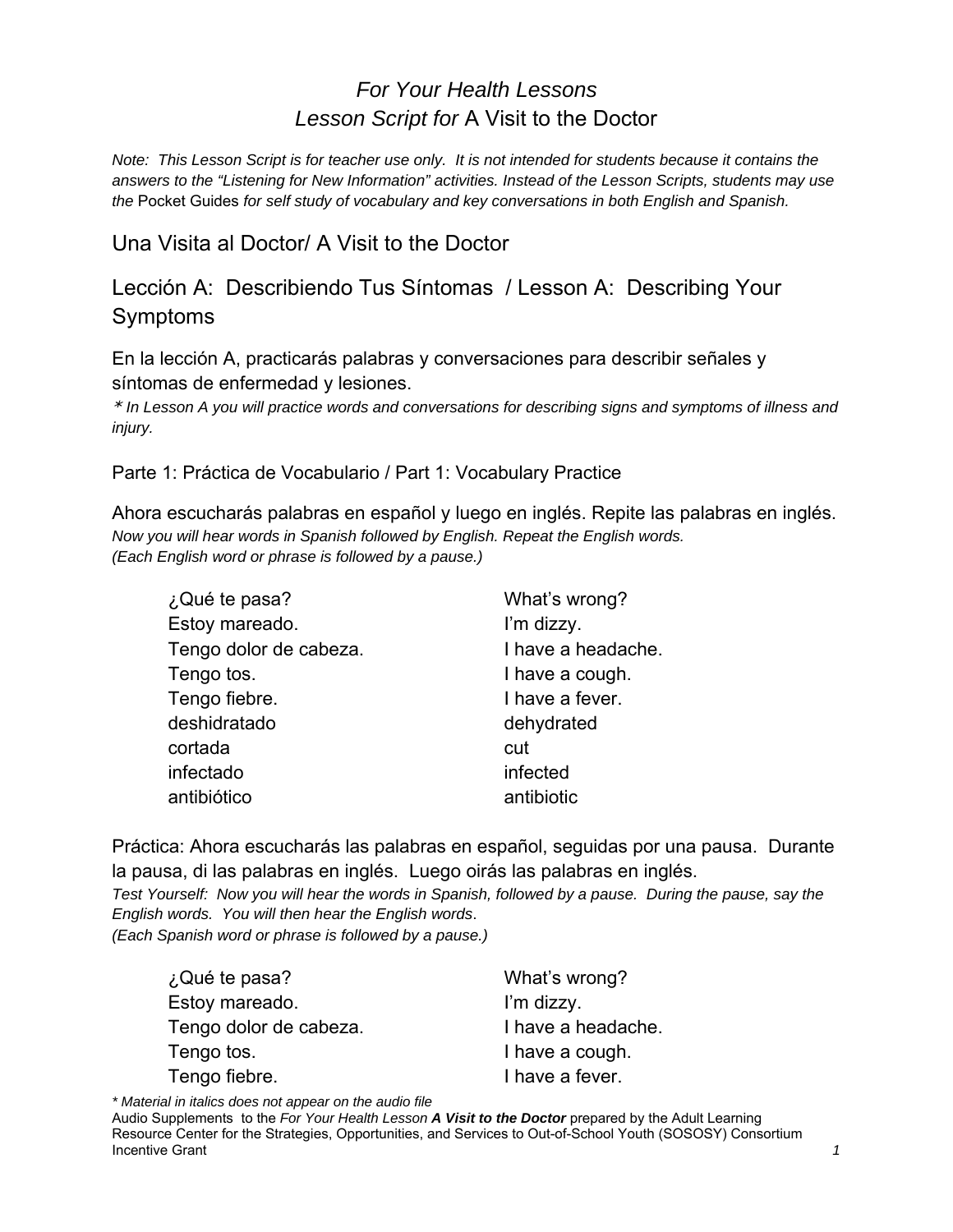| deshidratado | dehydrated |
|--------------|------------|
| cortada      | cut        |
| infectado    | infected   |
| antibiótico  | antibiotic |

Parte 2: Práctica de la Conversación / Part 2: Conversation Practice

Juan está trabajando afuera. Es un día muy caluroso. Se comienza a sentir enfermo. Su amiga Rosa le pregunta qué es lo que le pasa. Escucharás la conversación en español y luego la conversación en inglés.

*Juan is working outside on a hot day. He starts to feel sick. His friend Rosa asks him what's wrong. You will hear the conversation in Spanish followed by the conversation in English.* 

- A. *i*. Te sientes bien?
- B. No, no me siento bien.
- A. ¿Qué te pasa?
- B. Estoy mareado y tengo dolor de cabeza.
- A. Tal vez estás deshidratado. Toma un poco de agua.
- A: Are you OK?
- B: I don't feel well.
- A: What's wrong?
- B: I'm dizzy, and I have a headache.
- A: Maybe you're dehydrated. Drink some water.

Ahora, repite la conversación en inglés.

*Now repeat the conversation in English. (Each line of the conversation is followed by a pause.)* 

- A: Are you OK?
- B: I don't feel well.
- A: What's wrong?
- B: I'm dizzy, and I have a headache.
- A: Maybe you're dehydrated. Drink some water.

Audio Supplements to the *For Your Health Lesson A Visit to the Doctor* prepared by the Adult Learning Resource Center for the Strategies, Opportunities, and Services to Out-of-School Youth (SOSOSY) Consortium **Incentive Grant** 2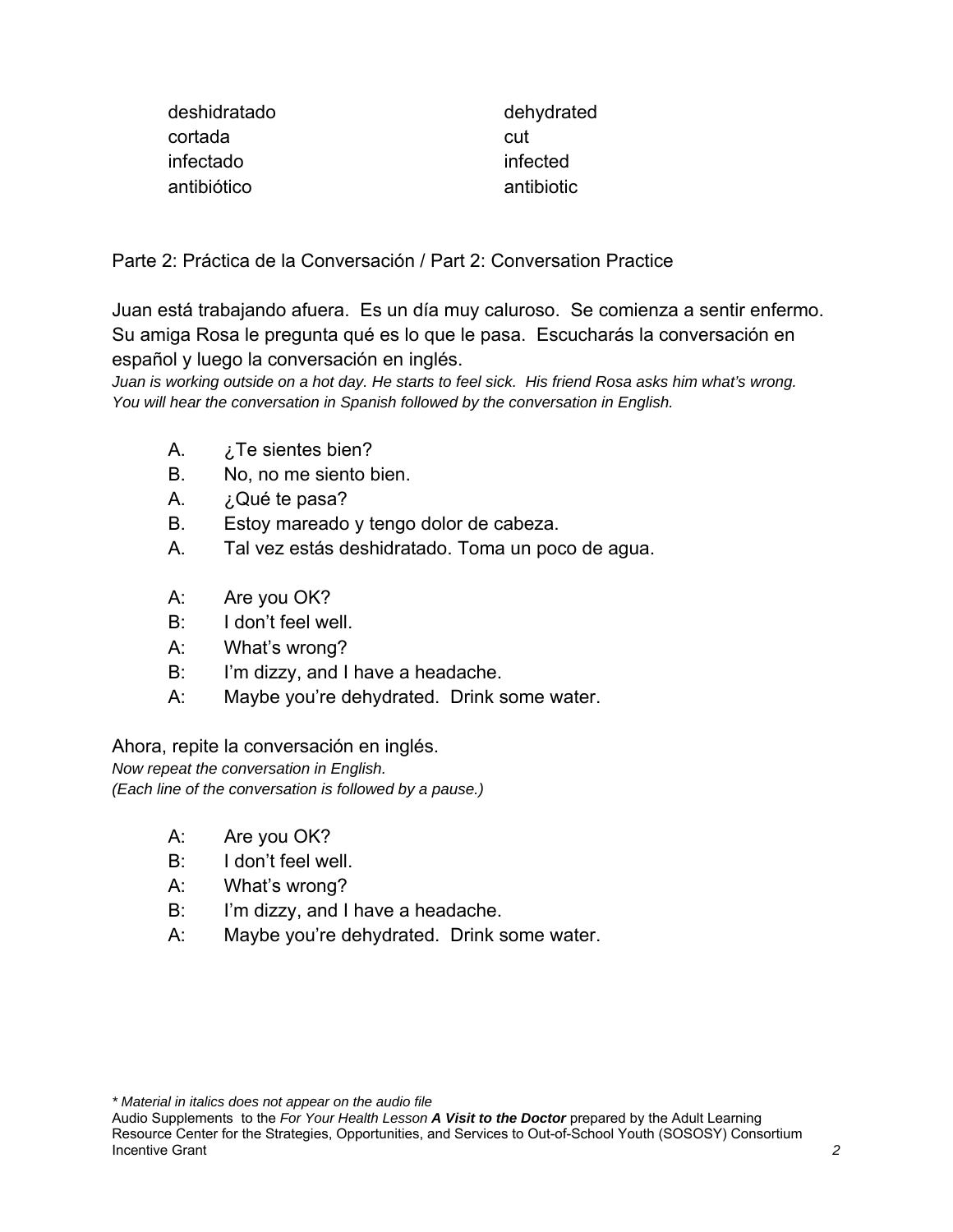Una conversación: Tú eres Juan. Dile a Rosa lo que te pasa.

*One-sided Conversation: You are Juan. Tell Rosa what's wrong. (Each line of the conversation is followed by a pause.)* 

- A: Are you OK?
- B: *(*pause*)*
- A: What's wrong?
- B: *(*pause*)*
- A: Maybe you're dehydrated. Drink some water.

Ahora es tu turno. Imagina que no te sientes bien y tienes fiebre. Dile a Rosa. *Your Turn: Imagine that you do not feel well and that you have a fever.Tell Rosa. (Each line of the conversation is followed by a pause.)* 

- A: Are you OK?
- B: *(*pause*)*
- A: What's wrong?
- B: *(*pause*)*
- A: Maybe you should see the doctor.

Escucha la siguiente conversación. Escucharás información nueva. ¿Cómo se siente Juan? ¿Qué es lo que tiene?

*Listening for New Information: Listen to the following conversation. How does Juan feel? What's wrong with him?* 

- A: Are you OK, Juan?
- B: I think I'm sick.
- A: What's wrong?
- B: I have a cough, and I think I have a fever.
- A: Maybe you should see the doctor.

 *(Each question is followed by a pause before the answer.)* 

| ¿Cómo se siente Juan?      | El se siente enfermo. / He feels sick.  |
|----------------------------|-----------------------------------------|
| ¿Qué es lo que tiene Juan? | El tiene tos y fiebre. / He has a cough |
|                            | and a fever.                            |

*How does Juan feel?* **He feels sick. He feels sick.** 

*What's wrong with him?*  $H$  and  $A$  fever.

*\* Material in italics does not appear on the audio file*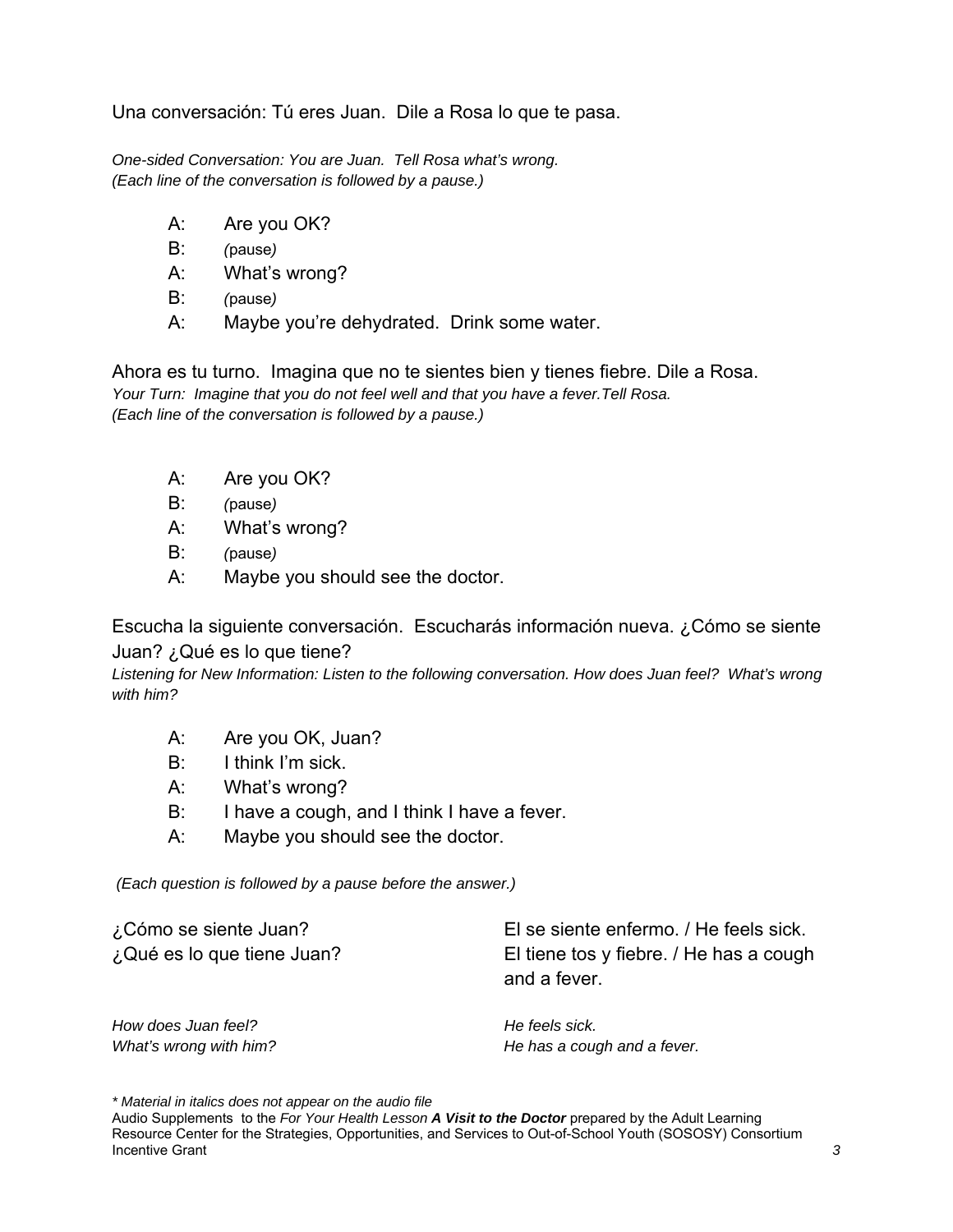Parte 3: Actividades de Extensión / Part 3: Extension Activities

Conversación Nueva / New Conversation

Rosa tiene una venda en la mano. Juan le pregunta acerca de la venda. Escucharás la conversación en español y luego la conversación en inglés.

*Rosa has a bandage on her hand. Juan asks her about it. You will hear the conversation in Spanish followed by the conversation in English*.

- A. ¿Qué te pasó en la mano?
- B. Me corté ayer, ¿quieres verla?
- A. İOh! se ve muy mal.
- B. Sí, lo sé, está roja y la siento caliente.
- A. Tal vez está infectada. Deberías ver a un doctor.
- A: What happened to your hand?
- B: I cut it yesterday. See?
- A: Oh, it looks really bad.
- B: I know. It's red and it feels hot.
- A: Maybe it's infected. You should see the doctor.

Ahora, repite la conversación en inglés.

*Now repeat the conversation in English.* 

*(Each line of the conversation is followed by a pause.)* 

- A: What happened to your hand?
- B: I cut it yesterday. See?
- A: Oh, it looks really bad.
- B: I know. It's red and it feels hot.
- A: Maybe it's infected. You should see the doctor.

Una conversación: Tú eres Rosa. Cuéntale a Juan acerca de tu mano. *One-sided Conversation: You are Rosa. Tell Juan about your hand. (Each line of the conversation is followed by a pause.)* 

- A: What happened to your hand?
- B: *(*pause*)*
- A: Oh, it looks really bad.
- B: *(*pause*)*
- A: Maybe it's infected. You should see the doctor.

Audio Supplements to the *For Your Health Lesson A Visit to the Doctor* prepared by the Adult Learning Resource Center for the Strategies, Opportunities, and Services to Out-of-School Youth (SOSOSY) Consortium Incentive Grant *4*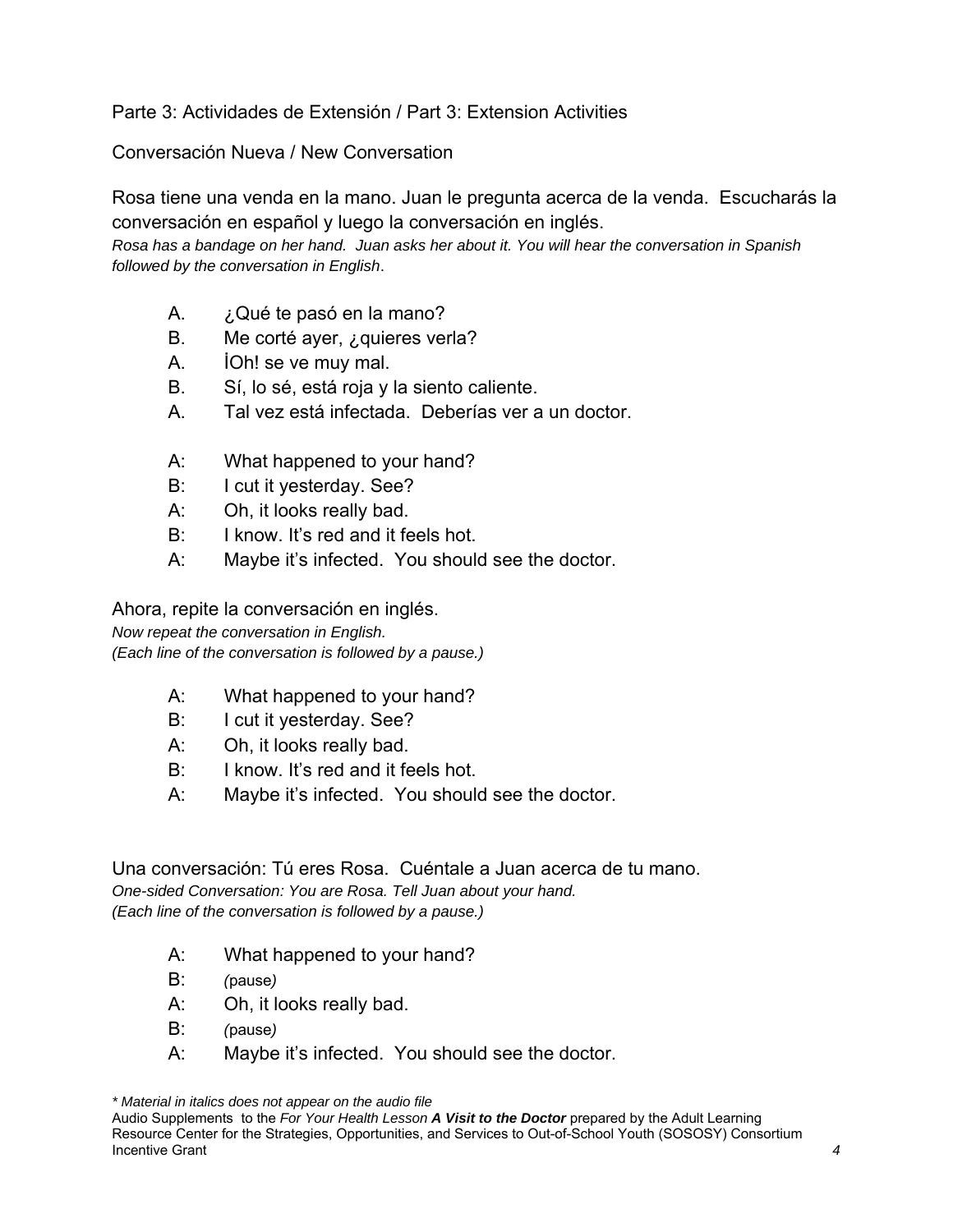Ahora es tu turno. Piensa y recuerda cuando te cortaste. Cuéntale a Juan acerca de esa experiencia.

*Your Turn. Think about a time you cut yourself. Tell Juan about it. (Each line of the conversation is followed by a pause.)* 

- A: What happened?
- B: *(*pause*)*
- A: Oh, it looks really bad.
- B: *(*pause*)*
- A: Maybe it's infected. You should see the doctor.

Escucha la siguiente conversación. Escucharás información nueva. ¿Qué le pasó a Marco? ¿Cuándo le sucedió?

*Listening for New Information: Listen to the following conversation. What's wrong with Marco? When did it happen?* 

- A: What happened to your foot?
- B: I cut it.
- A: It looks terrible. When did it happen?
- B: Last week, I think.
- A: It's probably infected. You should see the doctor.

 *(Each question is followed by a pause before the answer.)* 

| ¿Qué le pasó a Marco?    | Se cortó su pie. / He cut his foot. |
|--------------------------|-------------------------------------|
| ¿Cuándo le sucedió?      | la semana pasada / last week        |
| What's wrong with Marco? | He cut his foot.                    |
| When did it happen?      | last week                           |

Escucha la siguiente conversación. Escucharás información nueva. ¿Qué le pasó a Carla? ¿Qué es lo que necesita?

*Listening for New Information: Listen to the following conversation. What's wrong with Carla? What does she need?* 

- A: Carla, what happened to your hand?
- B: I burned it when I was cooking.
- A: It looks really bad.
- B: I know. I think it's infected.
- A: You should see the doctor. You probably need an antibiotic.

*\* Material in italics does not appear on the audio file*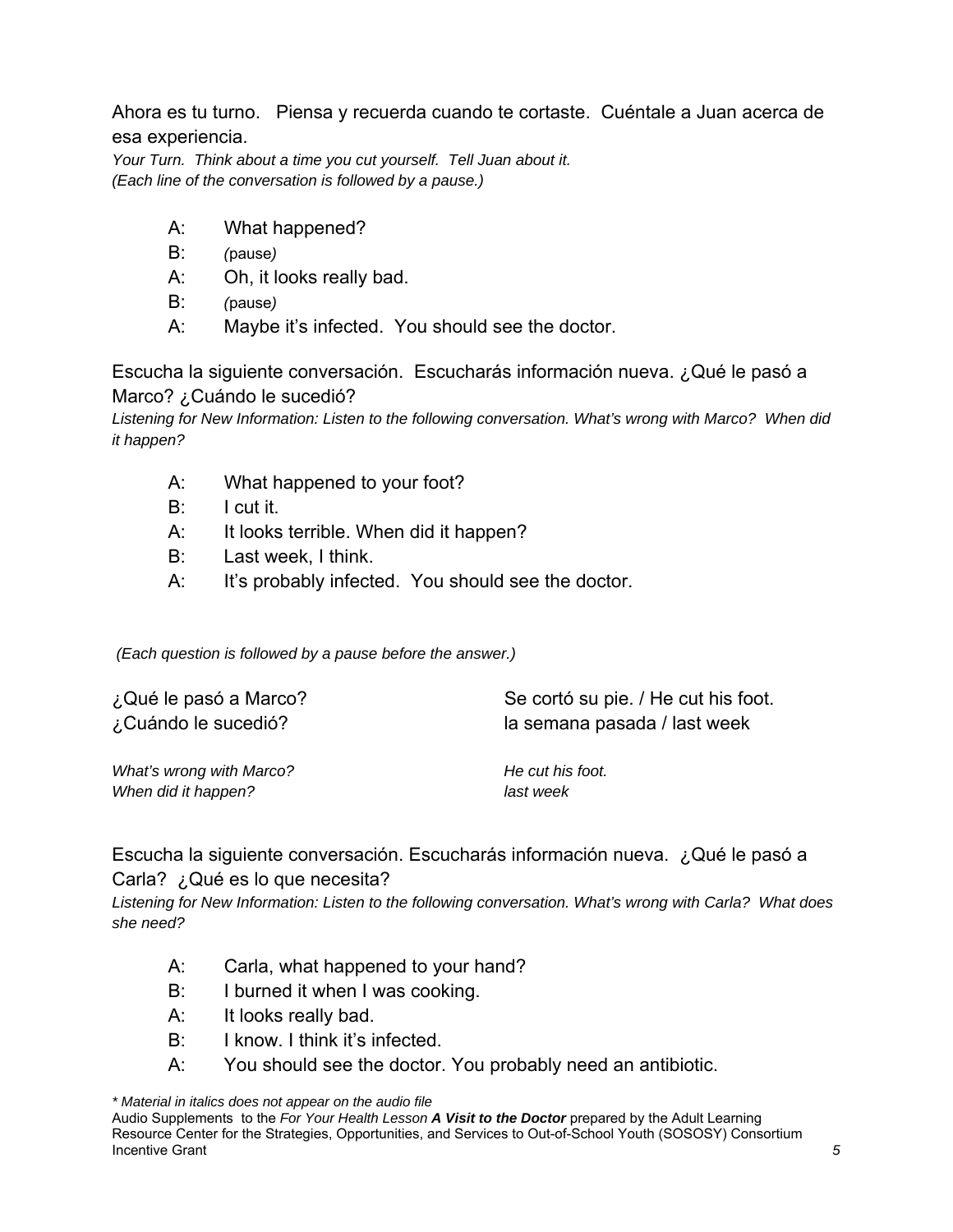*(Each question is followed by a pause before the answer.)* 

What's wrong with Carla? She burned her hand. *What does she need?* an antibiotic *an antibiotic* 

¿Qué le pasó a Carla? Se quemó la mano. / She burned her hand. ¿Qué es lo que necesita? un antibiótico / an antibiotic

*\* Material in italics does not appear on the audio file*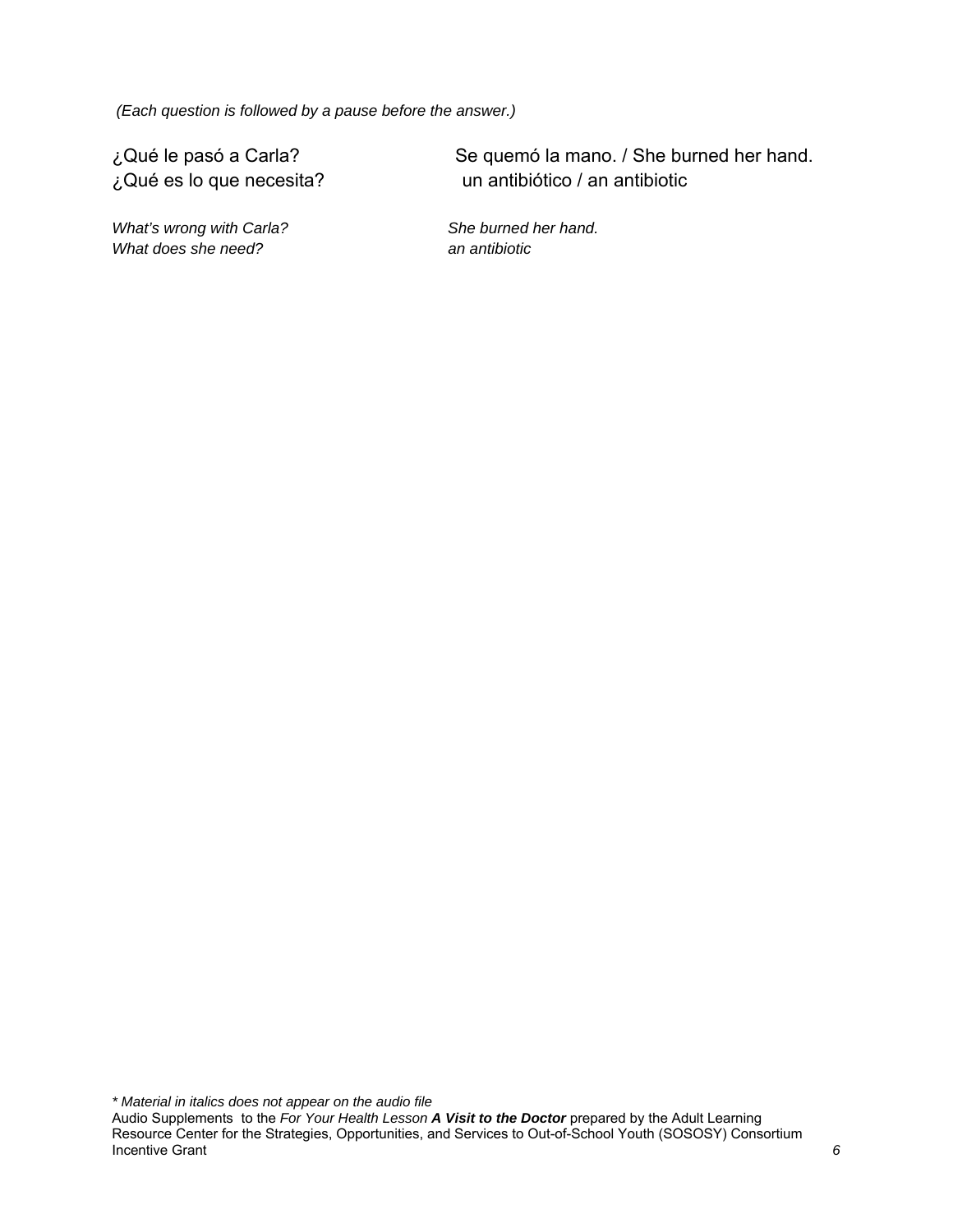Una Visita al Doctor / A Visit to the Doctor

Lección B: En la Clínica/ Lesson B: At the Clinic

En la lección B, practicarás palabras y conversaciones para hablar con la recepcionista y el doctor de la clínica.

*In Lesson B you will practice words and conversations for talking to the the receptionist and the doctor at a clinic.* 

Parte 1: Práctica del Vocabulario / Part 1: Vocabulary Practice

Ahora escucharás palabras en español y luego en inglés. Repite las palabras en inglés. *Now you will hear words in Spanish followed by English. Repeat the English words. (Each English word or phrase is followed by a pause.)* 

| cita                     | appointment              |
|--------------------------|--------------------------|
| fecha de nacimiento      | date of birth, birthdate |
| tarjeta de seguro médico | insurance card           |
| ¿Cuánto tiempo?          | How long?                |
| por dos semanas          | for two weeks            |
| por un mes               | for a month              |
| por 10 días              | for 10 days              |
| medicamentos             | medications              |
| receta médica            | prescription             |

Práctica: Ahora escucharás las palabras en español, seguidas por una pausa. Durante la pausa, di las palabras en inglés. Luego oirás las palabras en inglés.

*Test Yourself: Now you will hear the words in Spanish, followed by a pause. During the pause, say the English words. You will then hear the English words*.

*(Each Spanish word or phrase is followed by a pause.)* 

| cita                     | appointment              |
|--------------------------|--------------------------|
| fecha de nacimiento      | date of birth, birthdate |
| tarjeta de seguro médico | insurance card           |
| ¿Cuánto tiempo?          | How long?                |
| por dos semanas          | for two weeks            |
| por un mes               | for a month              |
| por 10 días              | for 10 days              |
| medicamentos             | medications              |
| receta médica            | prescription             |
|                          |                          |

*\* Material in italics does not appear on the audio file*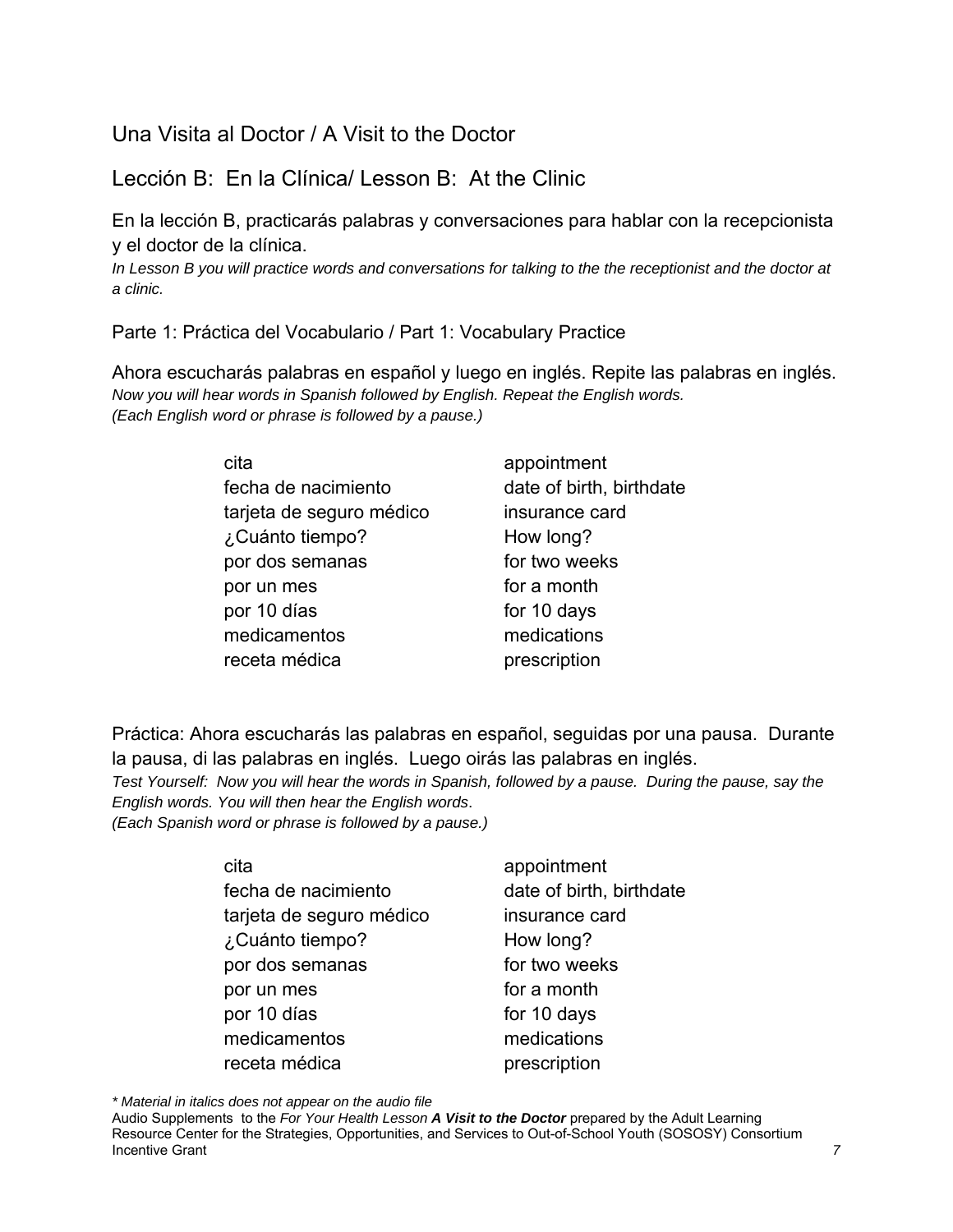Parte 2: Práctica de la Conversación / Part 2: Conversation Practice

Juan ha tenido tos y fiebre por dos semanas. El tiene una cita para ver al Dr. Miller. Juan llega a la cita y habla con la recepcionista de la clínica. Escucharás la conversación en español y luego la conversación en inglés.

*Juan has had a cough and a fever for two weeks. He has an appointment to see Dr.Miller. Juan checks in with the receptionist at the clinic.You will hear the conversation in Spanish followed by the conversation in English.* 

- A. ¿Sí?
- B. Tengo una cita con el Dr. Miller.
- A. ¿Cuál es su nombre y fecha de nacimiento?
- B. Soy Juan Fuentes. Mi fecha de nacimiento es: 29 de mayo de 1990.
- A: ¿Tiene usted una tarjeta de seguro médico?
- B: Si, aquí la tiene.
- A: Yes?
- B: I have an appointment with Dr. Miller.
- A: What's your name and date of birth?
- B: I'm Juan Fuentes. My birthdate is May 29, 1990.
- A: Do you have an insurance card?
- B: Yes. Here it is.

Ahora, repite la conversación en inglés.

*Now repeat the conversation in English. (Each line of the conversation is followed by a pause.)* 

- A: Yes?
- B: I have an appointment with Dr. Miller.
- A: What's your name and date of birth?
- B: I'm Juan Fuentes. My birthdate is May 29, 1990.
- A: Do you have an insurance card?
- B: Yes. Here it is.

Una conversación: Eres Juan. Responde a las preguntas que te hace la recepcionista. *One-sided Conversation: You are Juan. Answer the receptionist's questions. (Each line of the conversation is followed by a pause.)* 

Audio Supplements to the *For Your Health Lesson A Visit to the Doctor* prepared by the Adult Learning Resource Center for the Strategies, Opportunities, and Services to Out-of-School Youth (SOSOSY) Consortium Incentive Grant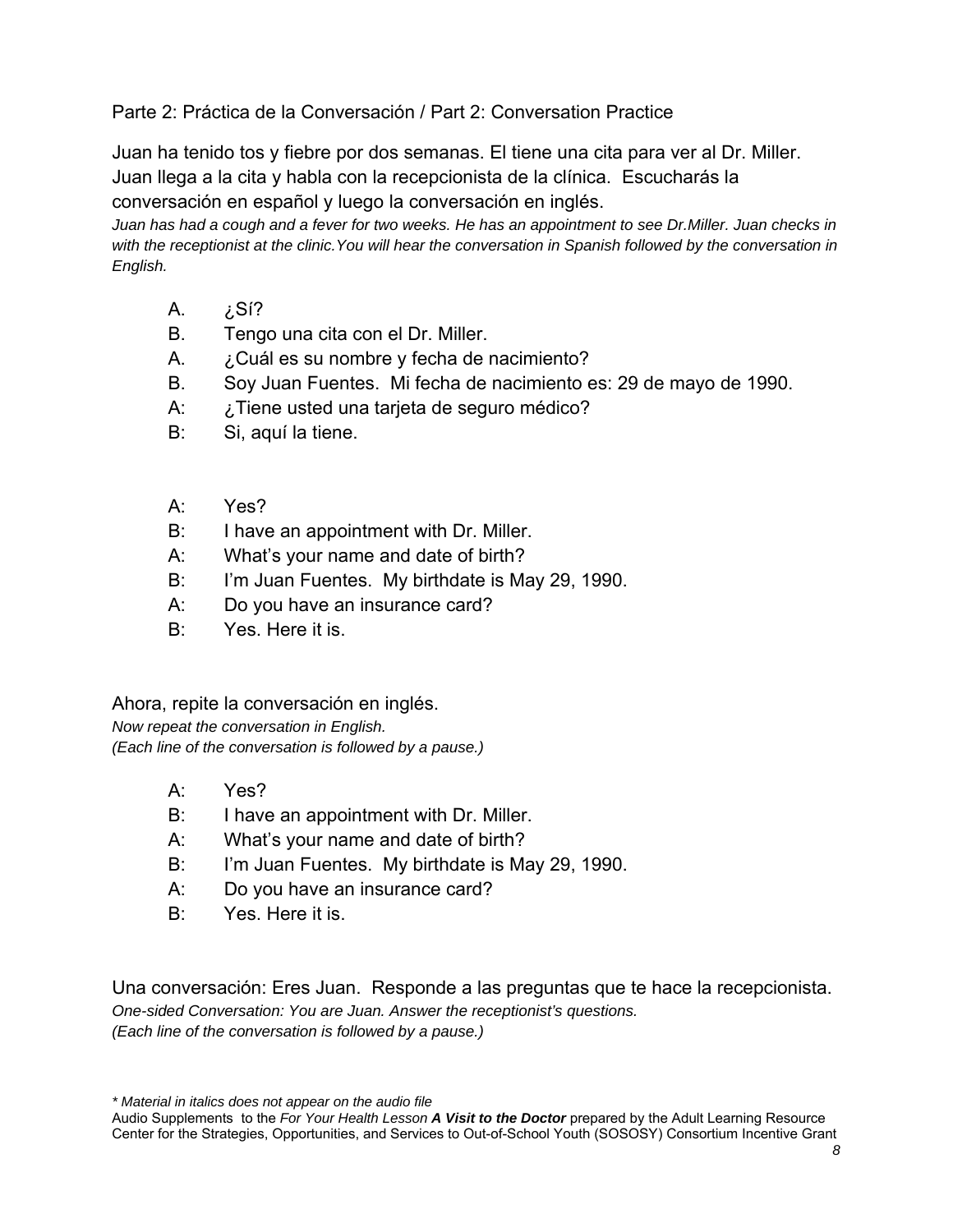- A: Yes?
- B: (pause)
- A: What's your name and date of birth?
- B: (pause)
- A: Do you have an insurance card?
- B: (pause)

Ahora es tu turno. Imagina que tienes una cita con el Dr. Miller. Contesta a las preguntas que te hace la recepcionista. Di tu nombre y fecha de nacimiento. *Your Turn. Imagine that you have an appointment with Dr. Miller. Answer the receptiomist's questions. Tell her your name and date of birth.* 

*(Each line of the conversation is followed by a pause.)* 

- A: Yes?
- B: (pause)
- A: What's your name and date of birth?
- B: (pause)
- A: Do you have an insurance card?
- B: (pause)

Escucha la siguiente conversación. Escucharás nueva información. Mario está en la clínica. ¿Cuál es la fecha de nacimiento de Mario? ¿Tiene Mario una tarjeta de seguro médico?

*Listening for New Information: Listen to the following conversation. Mario is at the clinic. What is Mario's date of birth? Does Mario have an insurance card?*

- A: Yes?
- B: I have an appointment with Dr. Miller.
- A: What's your name and date of birth?
- B: I'm Mario Garcia. My birthdate is May 7, 1991.
- A: Do you have an insurance card?
- B: No, I don't.

*(Each question is followed by a pause before the answer.)* 

| ¿Cuál es la fecha de nacimiento de Mario?<br>¿Tiene Mario una tarieta de seguro médico? | 7 de Mayo de 1991 / May 7, 1991<br>No, él no tiene. / No, he doesn't. |
|-----------------------------------------------------------------------------------------|-----------------------------------------------------------------------|
| What is Mario's date of birth?                                                          | May 7, 1991.                                                          |
| Does Mario have an insurance card?                                                      | No, he doesn't.                                                       |

*\* Material in italics does not appear on the audio file*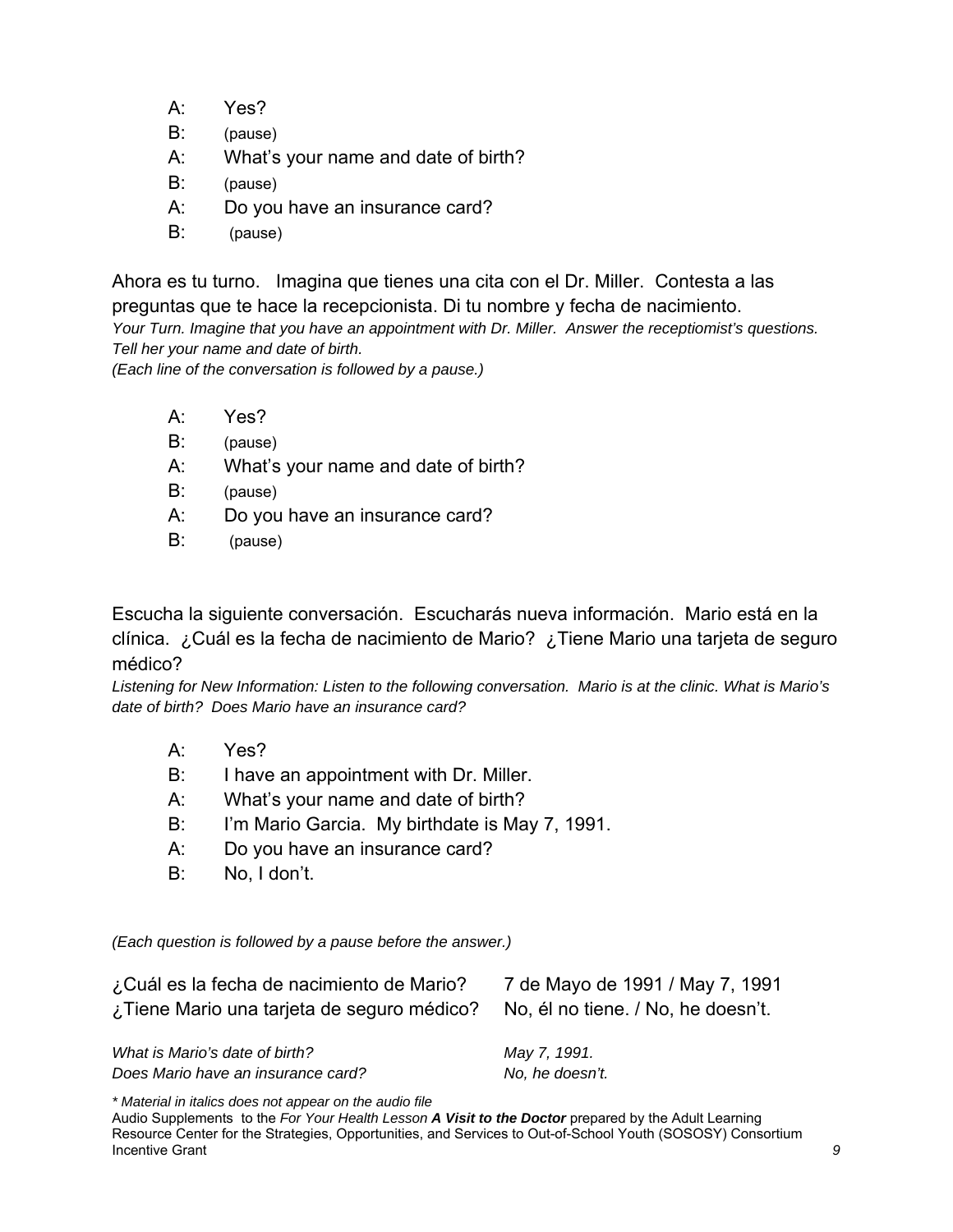## Parte 3: Actividades de Extensión / Part 3: Extension Activities

Conversación Nueva / New Conversation

El doctor Miller pregunta a Juan acerca de su tos. Escucharás la conversación en español y luego la conversación en inglés.

*Dr. Miller asks Juan about his cough. You will hear the conversation in Spanish followed by the conversation in English.* 

- A. ¿Cuánto tiempo ha tenido usted esa tos?
- B. Cerca de dos semanas.
- A. ¿Está usted tomando alguna medicina?
- B. Sólo té de hierbas.
- A: Aqui tiene una receta médica para un antibiótico. Tómelo por 10 dias.
- B: OK, muchas gracias.
- A: How long have you had this cough?
- B: About two weeks.
- A: Are you taking any medications?
- B: Just herbal tea.
- A: Here is a prescription for an antibiotic. Take it for 10 days.
- B: OK, thank you.

Ahora, repite la conversación en inglés.

*Now repeat the conversation in English. (Each line of the conversation is followed by a pause.)* 

- A: How long have you had this cough?
- B: About two weeks.
- A: Are you taking any medications?
- B: Just herbal tea.
- A: Here is a prescription for an antibiotic. Take it for 10 days.
- B: OK, thank you.

Una conversación: Tú eres Juan. Contesta a las preguntas del Dr. Miller. *One-sided conversation: You are Juan. Answer Dr.Miller's questions.* 

- A: How long have you had this cough?
- B: (pause)
- A: Are you taking any medications?

*\* Material in italics does not appear on the audio file* Audio Supplements to the *For Your Health Lesson A Visit to the Doctor* prepared by the Adult Learning Resource Center for the Strategies, Opportunities, and Services to Out-of-School Youth (SOSOSY) Consortium Incentive Grant *10*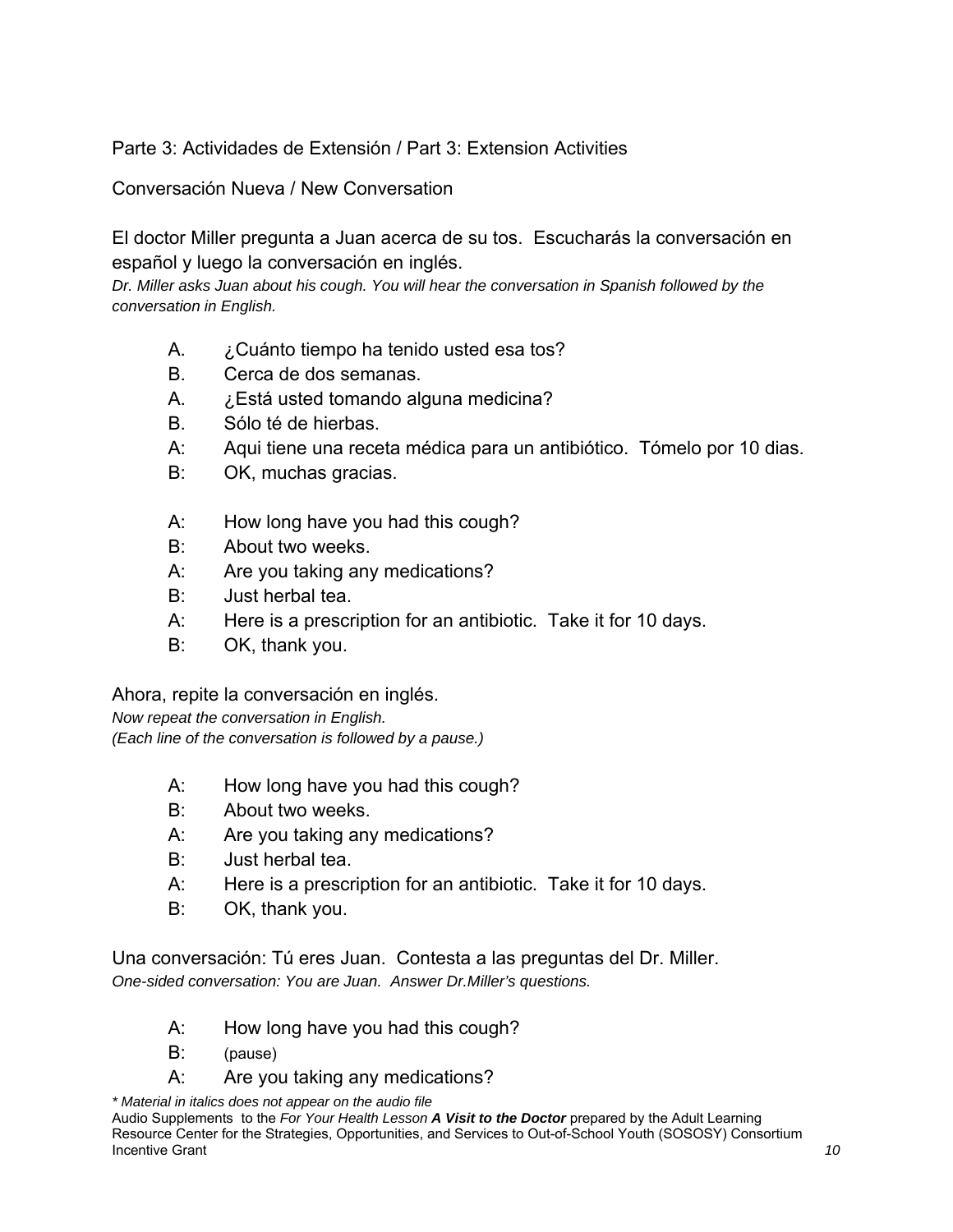- B: (pause)
- A: Here is a prescription for an antibiotic. Take it for 10 days.
- B: (pause)

Ahora es tu turno. Imagina que tú has tenido tos por un mes y que no estás tomando ninguna medicina. Contesta a las preguntas del Dr. Miller.

*Your Turn. Imagine that you have had a cough for one month and that you are not taking any medications. Answer Dr. Miller's questions.* 

*(Each line of the conversation is followed by a pause.)* 

- A: How long have you had this cough?
- B: (pause)
- A: Are you taking any medications?
- B: (pause)
- A: Here is a prescription for an antibiotic. Take it for 10 days.
- B: (pause)

Escucha la siguiente conversación. Escucharás información nueva. Mario está hablando con el Dr. Miller. ¿Qué es lo que tiene Mario? ¿Qué medicamentos está tomando Mario?

*Listening for New Information: Listen to the following conversation. Mario is talking to Dr. Miller. What's wrong with Mario? What medication is Mario taking?* 

- A: How long have you had a fever?
- B: For three or four days.
- A: Are you taking any medications?
- B: I'm taking aspirin.
- A: Good. Go home and rest.

*(Each question is followed by a pause before the answer.)* 

| ¿Qué es lo que tiene Mario?                                  | Tiene fiebre. / He has a fever. |
|--------------------------------------------------------------|---------------------------------|
| ¿Qué medicamentos esta tomando Mario?                        | aspirina / aspirin              |
| What's wrong with Mario?<br>What medication is Mario taking? | He has a fever.<br>aspirin      |

Audio Supplements to the *For Your Health Lesson A Visit to the Doctor* prepared by the Adult Learning Resource Center for the Strategies, Opportunities, and Services to Out-of-School Youth (SOSOSY) Consortium Incentive Grant *11*